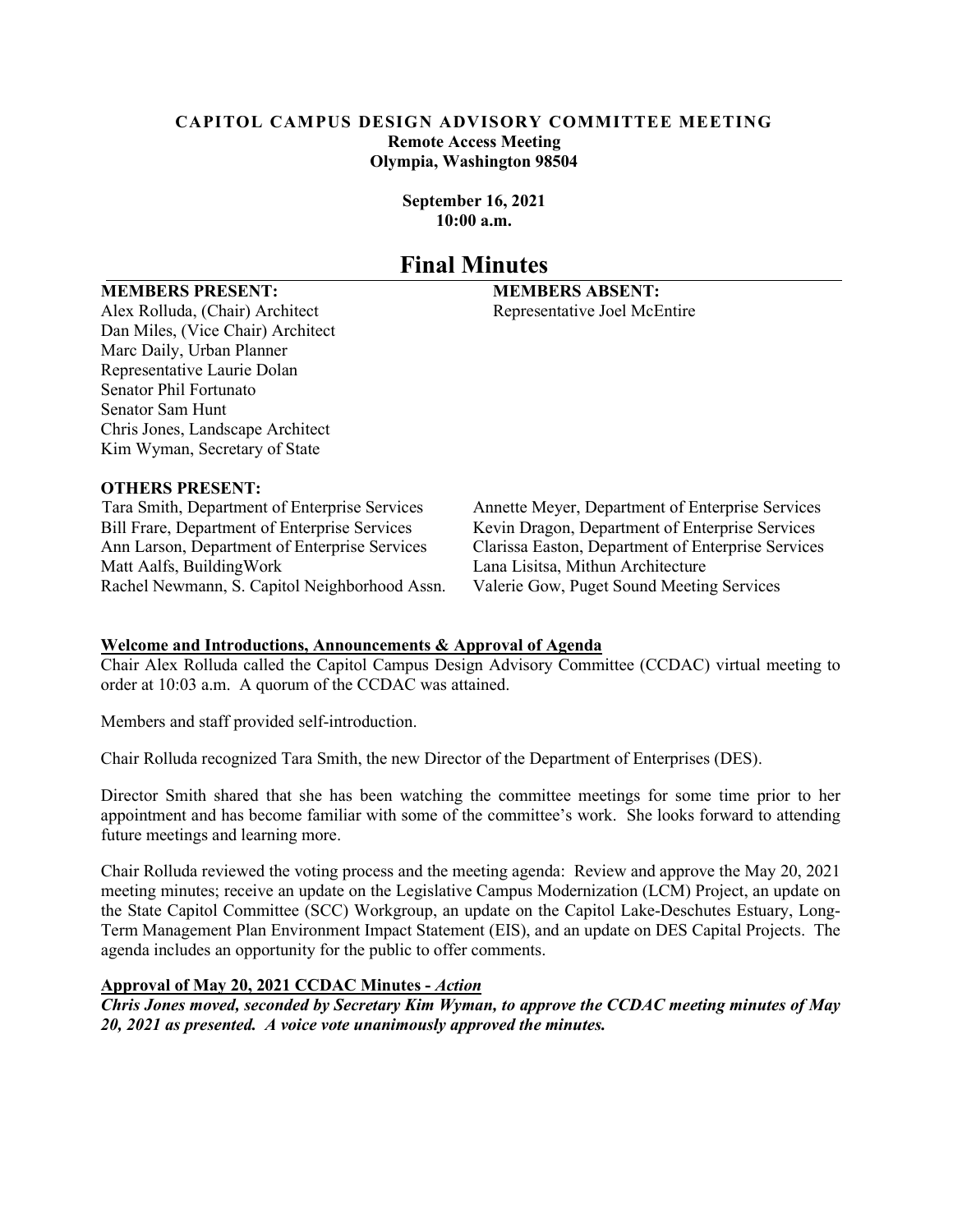#### **Public Comment Period –** *Informational*

Chair Rolluda invited public comments and outlined the format for providing comments during the virtual meeting. The public was invited to submit comments by email to DES no later than 4 p.m. on the day prior to the meeting. All comments submitted were copied to committee members.

Project Manager Dragon advised that DES did not receive any public comments by the deadline.

**Rachel Newmann** representing the South Capitol Neighborhood Association, conveyed appreciation for the series of opportunities to collaborate with DES staff over the last several weeks on the Legislative Campus Modernization and the SCC statutory review projects. The meetings assisted in building channels of communications and shaping a plan for ongoing stakeholder participation. During the summer, the group developed a perspective's paper to provide clarity on the South Capitol Neighborhood Association's priorities and concerns regarding development of the south edge of the Capitol Campus and the importance of comprehensive planning principles. The final version of the paper will be transmitted to each committee member in the next several days. The Association hopes the committee finds the information useful and looks forward to working closely with members as the Newhouse Building replacement and Pritchard Building renovation plans move forward. In terms of the statutory review, it is important to review CCDAC membership categories to identify gaps. One gap is the need for expertise in historic preservation and the important nexus for inclusion of local jurisdictions and surrounding communities when addressing state buildings.

#### **Legislative Campus Modernization Project Update** *- Action*

Chair Rolluda invited DES staff to provide an update on the status of the Legislative Campus Modernization (LCM) project.

Bill Frare, Assistant Director of Facilities Professional Services, DES, introduced Clarissa Easton, Project Director for the LCM project.

Project Director Easton updated members on the LCM project. She acknowledged the enthusiasm and support from everyone working on the project, as well as support from members of the South Capitol Neighborhood Association. She outlined the agenda for the update.

DES has contracted with Miller Hull Partnership from Seattle. Work has been initiated on validation of programming, traffic issues, and public outreach with formal design scheduled to begin by December 1, 2021 on the Newhouse Building Replacement project. The South Capitol Neighborhood Association has been advised of progress and will provide input on design concepts. DES interviewed three construction companies to serve as the General Contractor-Construction Manager (GC/CM) on the Newhouse Building Replacement project. The GC/CM alternative delivery method affords an opportunity for the general contractor and the design team to collaborate early during the design process.

Several elements of the LCM project benefitting the entire campus have been identified as the *LCM Global*  project. One of those projects is the renovation of the first floor of the Legislative Building, which is nearly completed. The renovation accommodates members of the Press Corps who will be relocated from the Press Houses. Supply chain issues affecting the national economy are also affecting the project's availability of construction materials. The project includes numerous custom-sized doors for the interior of the building that were delayed because of supply chain interruptions. The team anticipates receiving the materials within the next several weeks

Another LCM Global project is the placement of a modular building on the Executive Residence Parking Lot. DES contracted with a civil engineer to complete a utility study and site survey to enable the placement of the building to accommodate first phase occupants moving from the Newhouse Building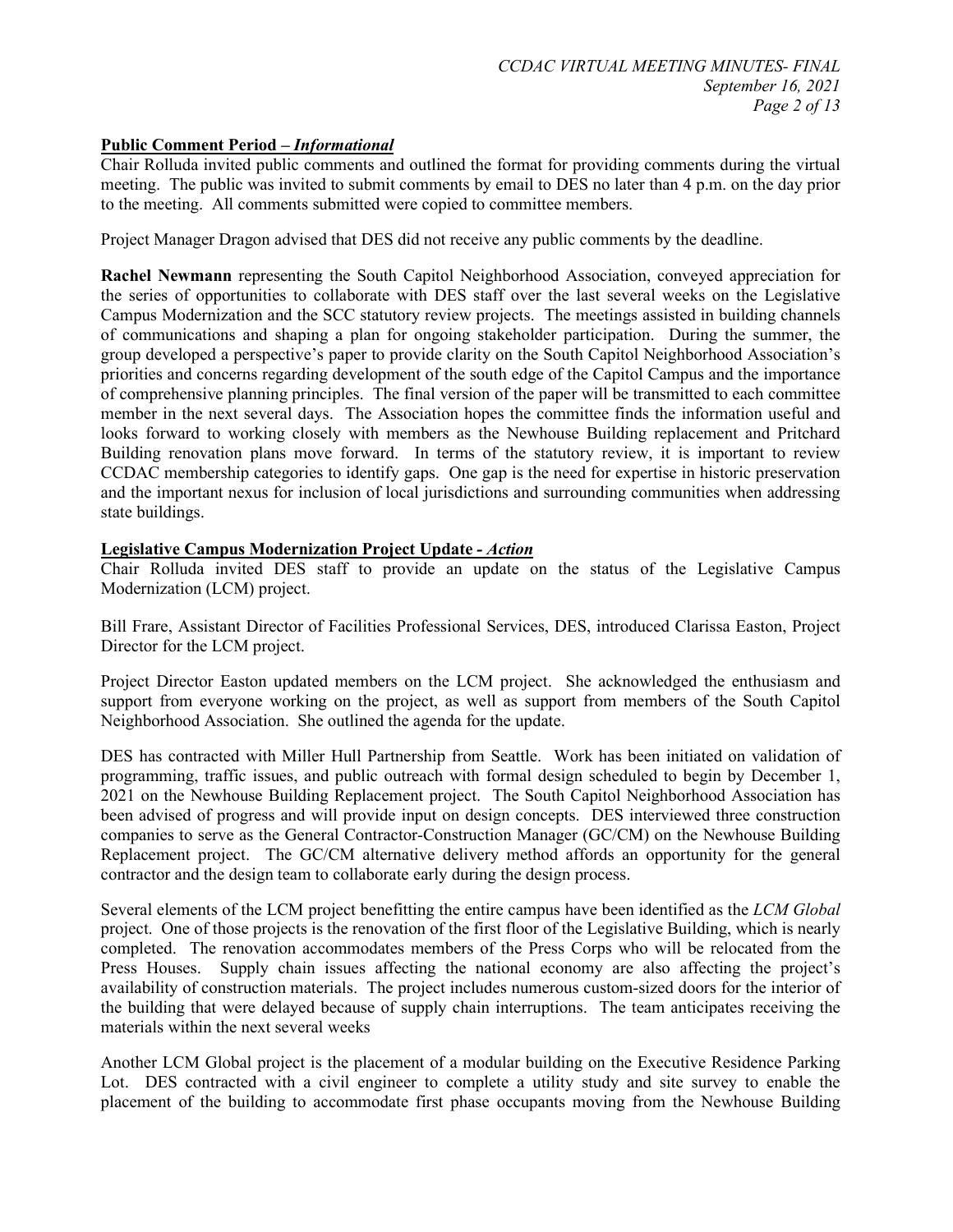during the completion of the replacement building. Additionally, the scope of work for Miller Hull and the GC/CM was revised to include demolition of the existing Visitor Center, parking lot, and the Press Houses as the work would benefit from a single point of contact.

Project Director Easton responded to a query from Senator Hunt involving potential changes in facility space needs to address post-COVID workplace space needs. Efforts on programming verification were recently initiated for the Newhouse Replacement project, which will include considerations of various instructions and directives influencing programming requirements for employee space needs. Assistant Director Frare added that staff is evaluating how the post-COVID work environment might impact future space needs and affect programming for the building.

Project Director Easton advised of plans to add information on post-COVID workplace needs to the *Frequently Asked Questions* to allay any concerns.

Project Director Easton displayed a photo of the Joel Pritchard Library. The validation study for the building began in August and involves working closely with the Project Executive Team on options. Progress on the study is published to include technical information on hillside stabilization and the building's existing internal structural system.

Project Director Easton reviewed the project's organization for the Pritchard Building Validation Study. For the LCM project, team members report to the Project Management Team comprised of representatives from the House, Senate, Office of Financial Management (OFM), and DES. All decisions reside with the Project Executive Team comprised of House and Senate Leadership. The Department of Archeology and Historic Preservation (DAHP) Peer Review Group includes Allyson Brooks, PhD/DAHP; King Chin, GeoEngineers; Alex Rolluda, CCDAC; Dan Say, Swenson Say Fagét (SSF); and Michael Sullivan, Artifacts. DES contracted with a third-party historic preservation consultant following discussions and public testimony last spring. BuildingWork from Seattle is providing an objective third-party observation of the validation study. The design team includes Mithun Architecture as the lead with engineering and cost support provided by several other firms.

Project Director Easton introduced Lana Lisitsa, Principal, Mithun Architecture, and Matt Aalfs, Principal of BuildingWork, an architecture firm in Seattle.

Mr. Aalfs reviewed historic preservation issues surrounding the Pritchard Building. He displayed an illustration of the building produced by Paul Thiry, the building's original architect. Mr. Thiry was one of the most significant modernist architects in the Pacific Northwest who introduced ideas of European modernism during the mid-20<sup>th</sup> century. The Pritchard Building (Washington State Library) was one of Mr. Thiry's key institutional public buildings designed during his career. He was well known as the principal architect for the Seattle Center for the 1962 World's Fair. The Pritchard Building is a landmark and was placed on the National Register of Historic Places. Mr. Thiry conceived the building as a modernist interpretation of neoclassical architecture. The building is clad entirely with local Wilkeson Sandstone similar to other historic building on the campus creating a material relationship between the buildings. The building was one of Mr. Thiry's earlier explorations in concrete structure. He used the material in innovative ways influencing other projects, such as the Seattle Center Coliseum, known today as the Climate Pledge Arena in Seattle.

The building's significance includes art integrated within the architecture. Mr. Thiry frequently incorporated art within important public buildings. The building features a bronze sculpture, an exterior sundial created by John Elliott, a significant wall mosaic by James FitzGerald, and other paintings and furniture commissioned for the building. Within the basement of the building, the Washington Room features murals by Kenneth Callahan depicting the history of Washington State.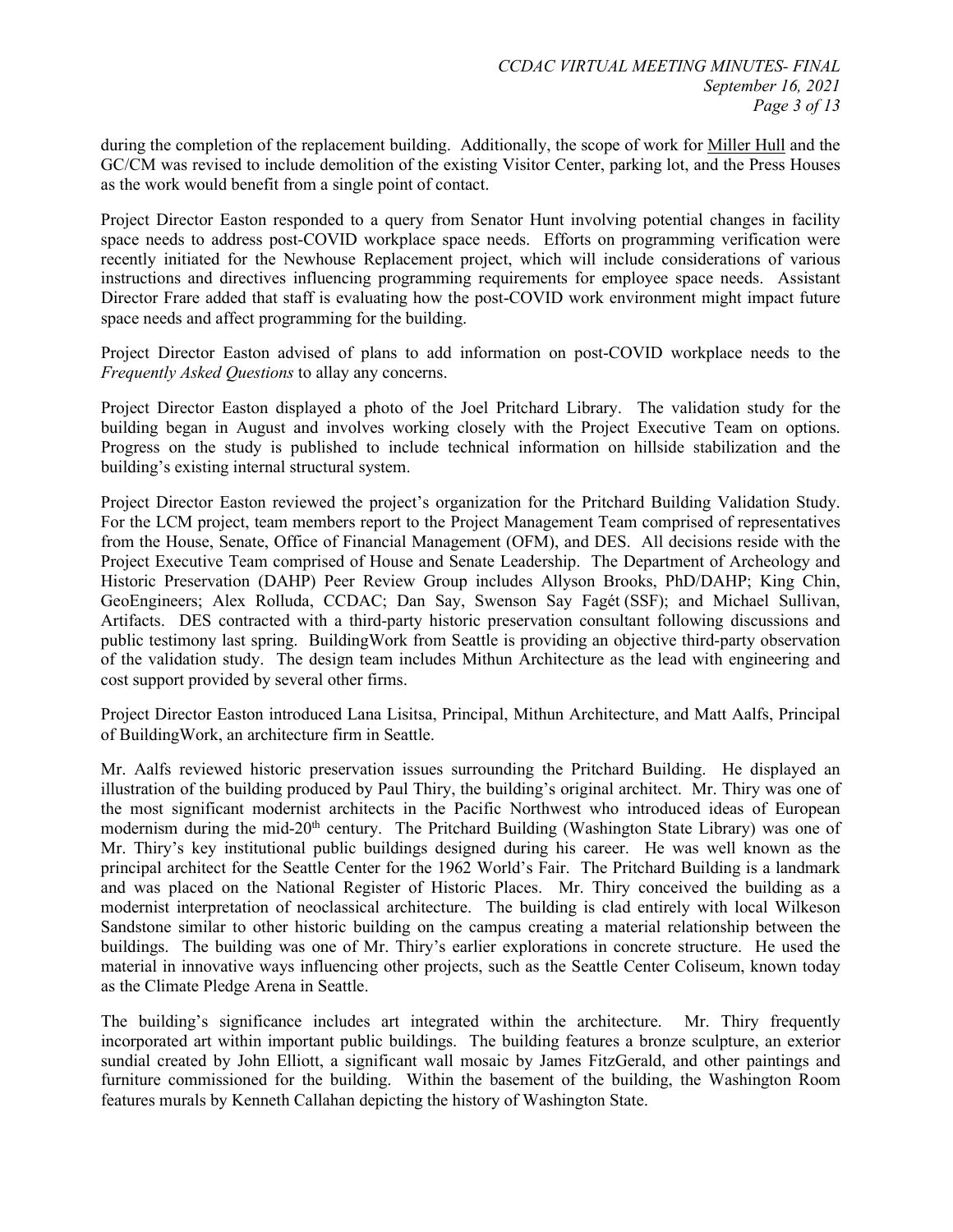Today, the Pritchard Building is not in its original condition with many alterations occurring to the building over the last 60 years. Some of those alterations have been detrimental to the historic character of the building. The building has suffered damage from earthquakes and some stone cladding is in significant disrepair that needs to be remediated. The windows were replaced in the mid-90s with a window system that detracts from the historic character of the building. A number of interior alterations have occurred over the decades to include modifications to duct work for HVAC systems and lighting finishes.

Ms. Lisitsa reviewed prior planning efforts completed on the Prichard Building. In 2002 during interior renovations and window replacements, a study was completed resulting in adaption of the building for use as offices and a cafeteria, which were detrimental to the historic character of the structure. In 2004, Barnett Schorr Architects completed an Adaptive Reuse & Addition Predesign resulting in an addition to the building. As part of the predesign, significant structural alterations and reinforcement of the building were recommended in addition to an introduction of a central atrium in the middle of the stacks to enable light inside the space. In 2006, SRG completed a predesign for an addition to the building and an underground parking garage for 210 vehicles. The study concluded that the lack of stability of the existing configuration of the building would result in extremely high project costs. No further design work was completed. However, several additional studies were completed. The first, in 2008, studied the building's exterior cladding. The study recommended addressing failing sandstone cladding immediately due to the life safety hazard posed by stone panels that could fall. In 2010, geotechnical engineers with Golder and Associates studied the hillside and recommended hillside stabilization by reinforcing the hillside with a 60-foot long solider pile wall.

Today, the Pritchard Building Validation Study is in response to a legislative proviso requiring two components:

#### **Component #1:**

- a. A high-performance building meeting net-zero-ready energy standards with an energy use intensity of no greater than 35;
- b. Sufficient program space required to support House of Representatives' offices and support functions; and
- c. Additional office space necessary to offset House of Representatives' members and staff office space that may be eliminated in the renovation of the third and fourth floors of the O'Brien Building

#### **Component #2:**

- a. The study must include an analysis of seismic, geotechnical, building codes, constructability, and costs associated with renovation and expansion of the Pritchard Building to accommodate tenant space needs;
- b. DES shall contract with a third-party historic preservation specialist to ensure the study is in compliance with the Secretary of the Interior's Standards and any other applicable standards for historic rehabilitation;
- c. The study must include a public engagement process including the CCDAC and the State Capitol Committee (SCC).

The Pritchard Building is located between the State Capitol Historic District and the South Capitol Neighborhood Historic District. The site has been designated as Opportunity Site 5 within the Capitol Campus Master Plan as a site that should house functions critical to effective operations of legislative activities, and Policy 2.1 within the Master Plan requiring new buildings on the south edge of the West Campus to serve functions critical to legislative activities. Although the building is listed on the National Register of Historic Places, the site is located outside and between the two historic districts; however, the site is an important link between the two districts and an important element of the historic fabric of the entire area.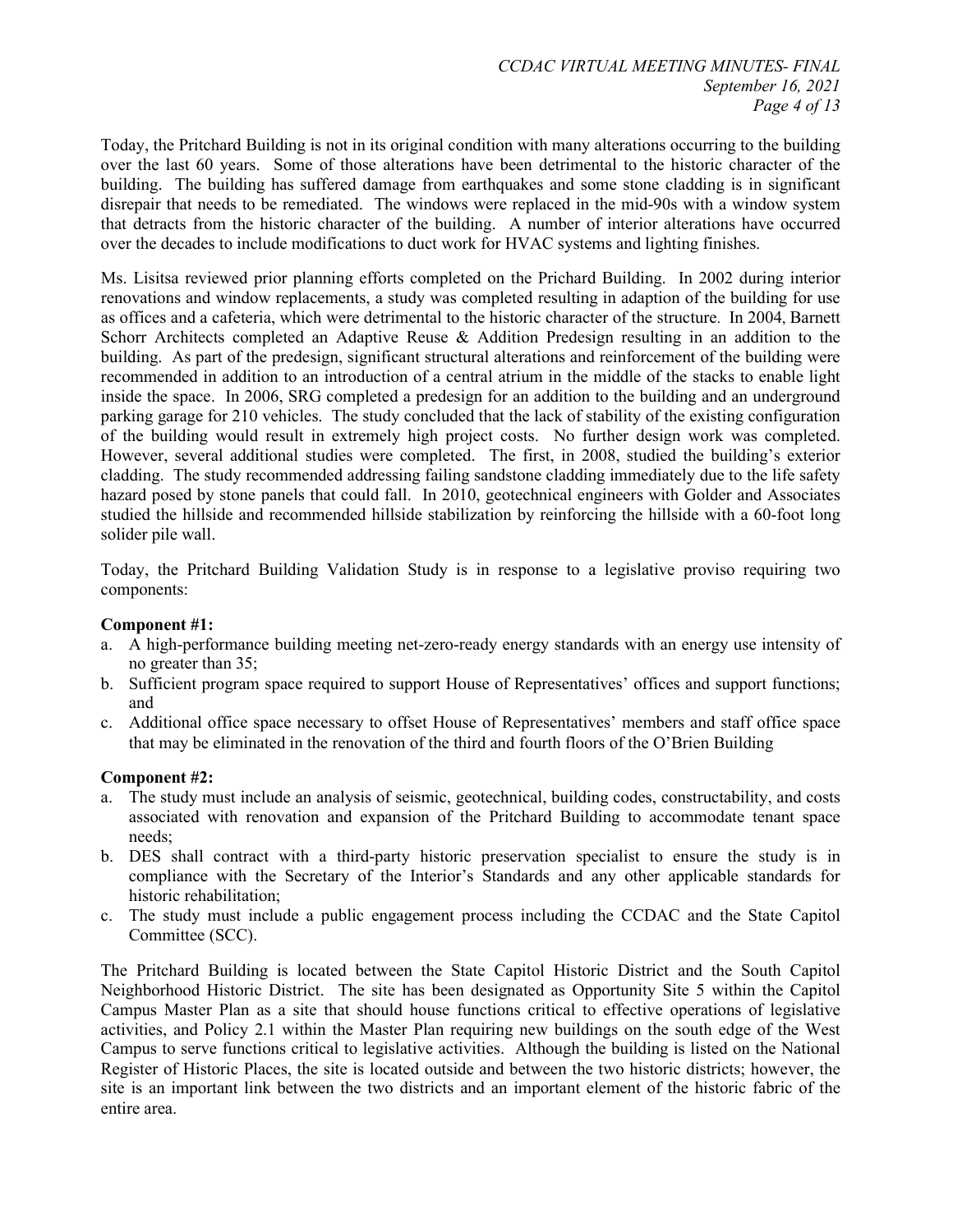The Pritchard Building Validation Study employs a two-phased approach:

*Phase 1: Identify strategies for building rehabilitation, with support from Historic Preservation consultant.*

- Hillside Stabilization
- o Evaluate options to protect the landmark from a potential landslide
- Structural Rehabilitation
- o Identify seismic improvements scenarios
- o Minimize visual impact on exterior and interior of the single-story north portion
- o Consider options for renovating/reinforcing versus rebuilding the stacks
- Architectural Rehabilitation
- o Identify potential egress and other life-safety improvements
- o Consider removal of recent interior modifications
- o Outline likely accessibility improvements for shell and core
- o Develop scope for building exterior improvements
- o Identify options for restoration of original monumental windows in the reading room
- o Consider new windows in the stacks

#### *Phase 2: Program implementation*

- Program Space Strategies
- o Identify alternative strategies to provide offices for the House of Representatives, Code Reviser, Legislative Technical Support, Legislative Staff Support, cafeteria and related spaces
- o Consider adaptive reuse: an addition to, or adjacent to the Pritchard Building
- Budget Development
- o Describe alternatives and develop a budget for the preferred alternative identified by the Project Executive Team

Ms. Lisitsa reviewed the work plan and schedule. Phase 1 work was initiated in August 2021 with completion scheduled in October followed by initiating Phase 2 for completion by January 2022. The final phase of the project is focused on documenting the outcomes of the study. Accomplishments to date include completion of a site workshop with geotechnical engineers, a peer review panel, DES, and BuildingWork yielding three viable options for hillside stabilization that would not encroach on the Pritchard Building. Multiple options were evaluated for structural reinforcement with the options narrowed to develop preliminary cost estimates. The project team met with City of Olympia staff twice to review the project and review some of the technical aspects of the study. The first stakeholder meeting was held on September 8, 2021. The project team continues data collection and analysis of codes for the study. Ms. Lisitsa invited questions and comments from the committee.

Chair Rolluda asked whether staff received any public comments. Project Manager Dragon advised that no public comments were submitted for the LCM project.

Chris Jones commented that the water feature located on the north side of the Pritchard Building is an important characteristic of the building. He asked whether the water feature and the ADA ramp were included in the study. Project Director Easton said the study includes the entire entrance sequence, which would not exclude the water feature.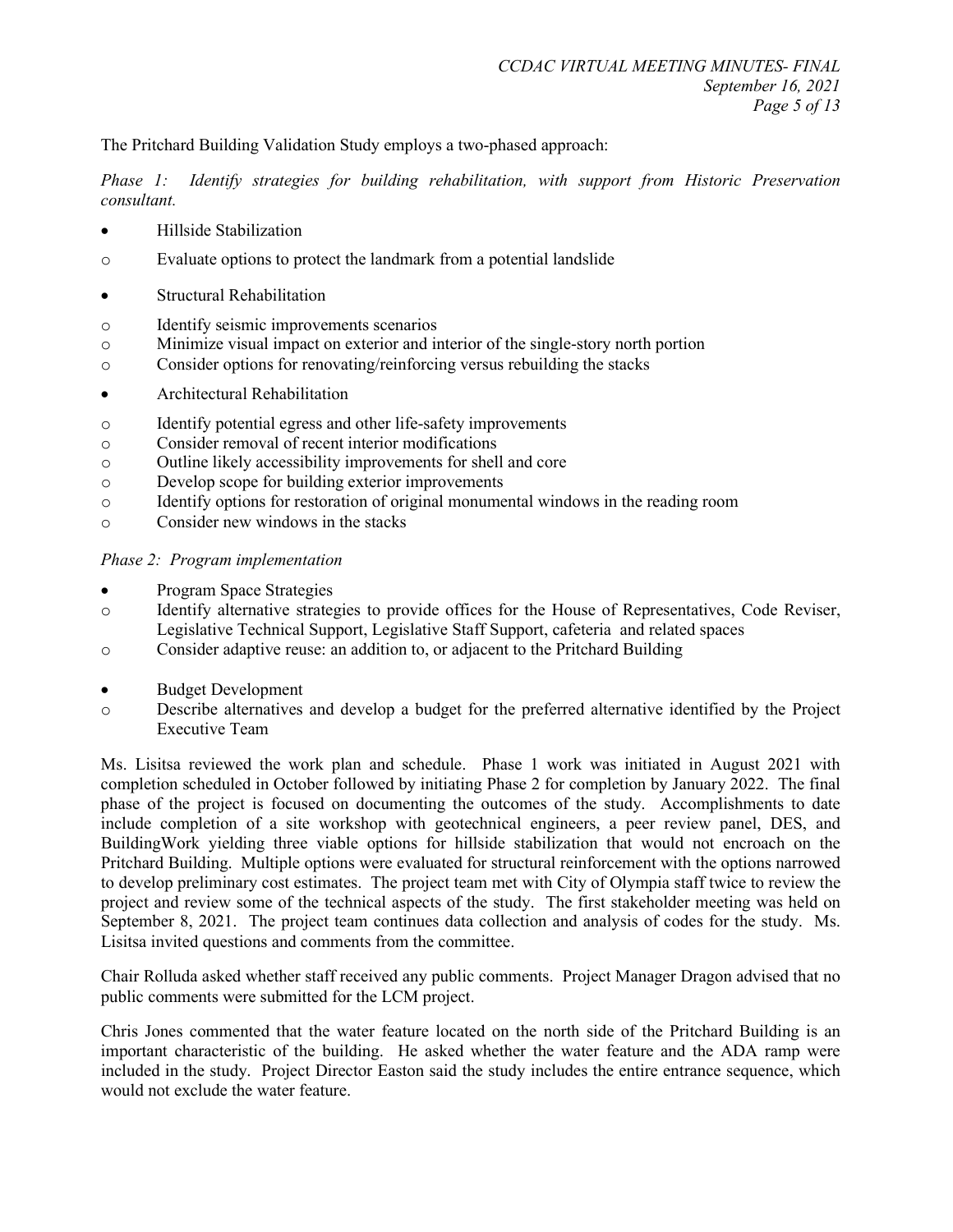Mr. Aalfs added that the water feature along with the sculpture are inherent features of the building, as well has historic elements of the building that would need to be considered. Ultimately, the rehabilitation of the building considers accessibility and safety for all individuals.

Ms. Lisitsa noted the ramp appears to be well integrated with the building and the team would evaluate whether the ramp meets current ADA requirements.

Chair Rolluda asked for additional information on the three hillside stabilization options. Ms. Lisitsa explained that all options consider how to protect the building during a seismic event. The main concern is the history of recent shallow landslides and how a significant earthquake could cause the hillside to collapse. The three options consider placing various protective elements such as a seacant pile wall, ground improvements with numerous piles on a grid with a top platform, or a large grade beam next to the exterior wall of the buildings supported by deep piles. The goal is to enable the flow of the protected element to slide without causing the collapse of the building. Of those options, the project team is exploring minimum code requirements for protection of occupants during a seismic event. Another option for exploration is a greater level of protection for the building that would reduce potential damage.

Project Director Easton commented on the level of technical expertise and details required of the study. The project team is striving for accurate, technical information that informs the existing structural system and the hillside. The decision resides with the Project Executive Team on the option pursued in the future. The first step is identifying all technical information to confirm all options that might be available if rehabilitation expansion is the selected option. The team is also evaluating hillside issues should a new building be constructed within the approximate area between Opportunity Sites 5 and 6. Much of the analysis produced by the study will be used regardless of the option selected.

Senator Hunt commented that the water feature during the winter when frozen is an amazing piece of art. In terms of historic preservation, he asked whether the team is exploring possibilities or opportunities for maintaining the façade of the Pritchard Building if renovated or expanded in the rear. Project Director Easton responded that all options are under consideration.

Mr. Aalfs added that the team is exploring options of adaptive reuse and ways to modify the building to function as offices. Exploration of options is included in this phase of the study.

Dan Miles commented on the amount of study completed on the cladding of the building over the last 25 years. It appears in more recent studies, the cladding system was determined to be deteriorating. He asked about any mitigation completed to prevent any further damage as this study is completed. Mr. Aalfs said he is not aware of any mitigation measures to protect the façade. The team recently completed a cladding remediation project on the Capitol Court Building on campus. The team is aware of many of the technical issues. It is likely a construction project be required if the building is preserved to re-secure stone on some areas of the building; however, further analysis is necessary to confirm the degree of damage.

Secretary Wyman commended the project team for taking a pause and considering the historic and architectural significance of the building. At the onset of the project several years ago, it appeared there was some momentum geared toward the mindset of old buildings as too expensive to renovate and should be removed. Although that might be the final outcome, she supports the team pursuing a thoughtful process of analyzing all factors and is appreciative of the preservationist team members raising the questions. Although, she was aware of the historic significance of the building, the presentation pointed out the "whys" and "hows" as to the building's significance and reconfirmed the importance of a thoughtful process moving forward.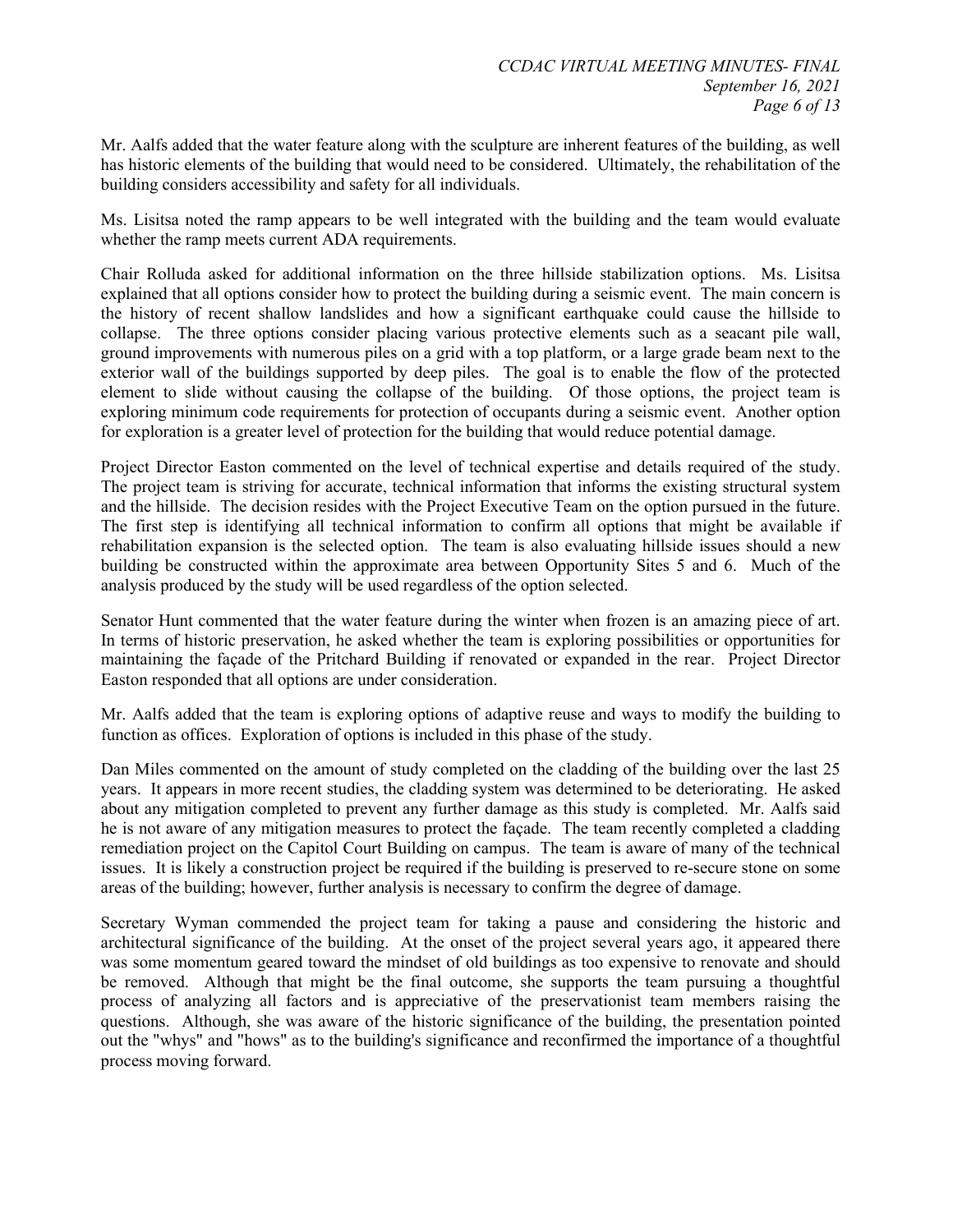Senator Fortunato commented that several years ago, the City of Wilkseon discovered an unpaid invoice of \$87,000 from 1923 from the Wilkeson Quarry. The purchase contract included a 5% interest provision for nonpayment, which would equate to a total of \$5.8 million today. In deference to repossessing the building, the Governor indicated his willingness to place a plaque on the Capitol Building and a kiosk. He questioned how the sandstone could be matched today given Wilkeson sandstone is no longer produced. Mr. Aalfs shared that he toured the Wilkeson Quarry several years ago and was able to purchase some sandstone for some test work for the Insurance and Cherberg Buildings. If significant quantities of sandstone are required, it would need to be produced by the Wilkeson Quarry. Today's preservation standards requires the use of existing historic material wherever possible. Existing stone on the building could be reattached if technically possible; however, it is also likely some additional stone might be required.

Senator Fortunato asked about the possibility of pursuing funding for hillside stabilization as an immediate step. He asked whether additional engineering is required to identify the best approach for stabilizing the hillside. Assistant Director Frare advised that additional time is required to complete engineering studies of the hillside. At this time, a funding proposal would not be considered during the supplemental budget session. Construction or rehabilitation of the Pritchard Building is scheduled to begin in October 2025 enabling some time to implement hillside stabilization improvements. Senator Fortunato recommended moving the schedule for hillside work sooner rather than waiting for the renovation of the Pritchard Building to stabilize the slope. Assistant Director Frare advised that the engineering and predesign work would help to insure informed decision making during legislative sessions.

Representative Dolan noted that she and Senator Hunt both represent the 22<sup>nd</sup> Legislative District, which includes the South Capitol Neighborhood. She thanked Project Director Easton and the project team for the meaningful dialogue with residents of the South Capitol Neighborhood. That time and the efforts are appreciated both by the neighborhood as well as by her and Senator Hunt.

Secretary Wyman asked about the possibility of using sandstone from the GA Building. Assistant Director Frare advised that it is unknown whether sandstone was used for the GA Building but the option could be explored.

Project Director Easton concluded the update and advised that the entire team is moving expeditiously on all elements of the project with support from many interests.

Chair Rolluda thanked DES and consulting staff for providing the update.

#### **SCC Statute Update Workgroup –** *Informational*

Chair Rolluda invited Assistant Director Frare to provide the update on the status of the SCC Statute Update Workgroup.

Assistant Director Frare reported the SCC commissioned a workgroup to review the statutes and provide some recommendations to align statutes. The workgroup has met five times since July. The first two meetings focused on ensuring all workgroup members have a common understanding of the problems and a clear objective for resolving those problems. The problem statement surrounds statutes, which are outdated and unclear and the importance of ensuring stewardship, preservation, and long-term planning are undertaken in a comprehensive manner with the appropriate stakeholders within the correct framework. One founding principle for the review is recognition that the budget cycle is governed by the constitution and that the Governor and the Legislature have specific responsibilities with timelines. It is important to dovetail the work of the committees with those responsibilities and timelines to ensure informed decisionmaking and to achieve the long-term vision of the Capitol Campus.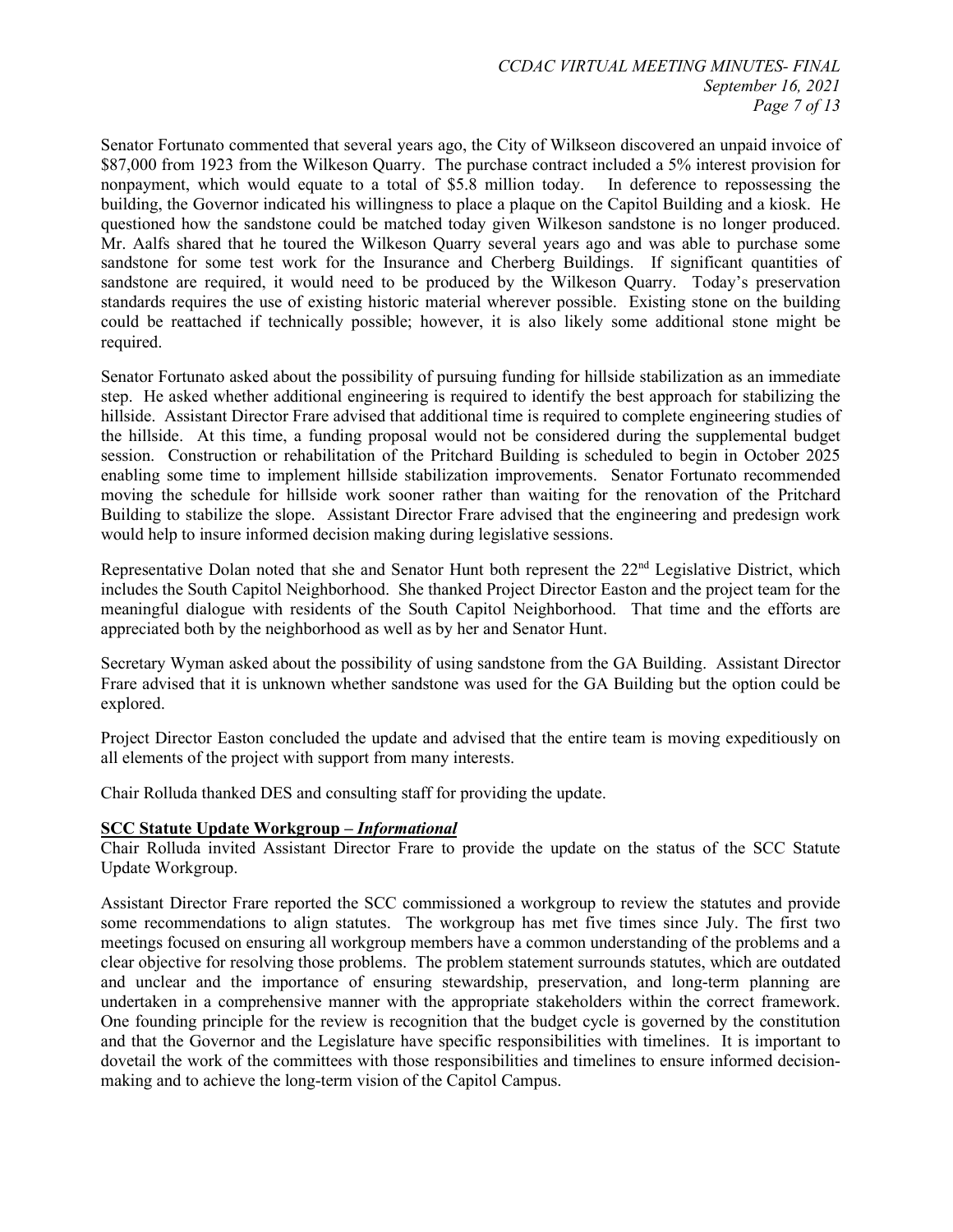The last three meetings focused on the level of involvement by various stakeholder groups and approving bodies that are necessary to move forward on various projects and activities, such as the Master Plan, 10 year planning process, budgeting processes, predesigns, designs, and construction projects. The committee utilized RACI (Responsible, Accountable, Consulted, and Informed) modeling, an organizational process/technique involving diagrams for many aspects of long-term planning and project implementation. Some entities in the framework included DES, OFM, DAHP, campus agencies, Governor's Office, Legislature, CCDAC, SCC, City of Olympia, and the public. The comprehensive review of those entities followed because of the influence and the stake each one has in the preservation and stewardship of the campus. The committee realized the importance of identifying the appropriate roles of entities and processes. The first step was identifying appropriate representation on the committees by ensuring the right members are included, as referenced earlier by Ms. Newman who spoke to gaps in CCDAC representation for historic preservation.

The next several meetings will focus on the future framework for implementation of the recommendations created by the workgroup, as well as exploring representation on the committees responsible for stewardship and planning on the Capitol Campus.

SCC members of the workgroup include Representative Dolan, Senator Hunt, and Chris Jones. Assistant Director Frare invited members to speak to the work accomplished to date.

Mr. Jones said the conversations have been fruitful and the workgroup recognizes the importance of not impinging on legislature authority while recognizing the importance of better defining the roles and the stakeholders responsible for maintaining and upholding the quality of Capitol Campus.

Senator Hunt said the workgroup explored whether two committees versus one committee would be preferable. That issue will be of ongoing discussions.

Project Manager Dragon advised that no public comments were received on the update.

#### **Capitol Lake-Deschutes Estuary, Environmental Impact Statement (EIS) Project Update –** *Informational*

Chair Rolluda invited Ann Larson, DES Director of Government Relations, to provide the update.

Director Larson reported the focus of the EIS is to deliver a defensible EIS that supports the process and increases the durability of a decision. Director Larson displayed a graphic depicting engagement outcomes of the 60-day extended comment period on the Draft EIS. The numbers are preliminary and comments are currently being analyzed. The overall volume of activities, participation, and comments, as well as the breadth of engagement has been outstanding. Some entities providing comments include the Squaxin Island Tribe, U.S. Army Corps of Engineers, Department of Ecology, DAHP, Executive Workgroup, CLIPA, DERT Black Hills Audubon, Chamber of Commerce, Puget Sound Keepers, Friends of Olmsted Parks, and the Washington Environmental Council. Briefings were provided to Executive Workgroup member organizations, local organizations, such as Olympia Area Chinese Association, Olympia Downtown Alliance, CLIPA, Thurston League of Women Voters, Thurston County Chamber of Commerce, and legislators. Online engagement efforts have included several open houses with more than 1,300 visitors. The team published eight newsletters that generated more than 35,000 emails.

Following analysis of all public input, all comments will be posted on the project website in early October for access by the public. The comments will assist the project team in identifying focus areas for the Final EIS, which is scheduled for completion in 2022. Stakeholder meetings will be reconvened in November. Under consideration is a joint meeting between SCC and CCDAC during the same timeframe. The topic of the joint meeting would include a summary of the key draft comment themes, information on the focus area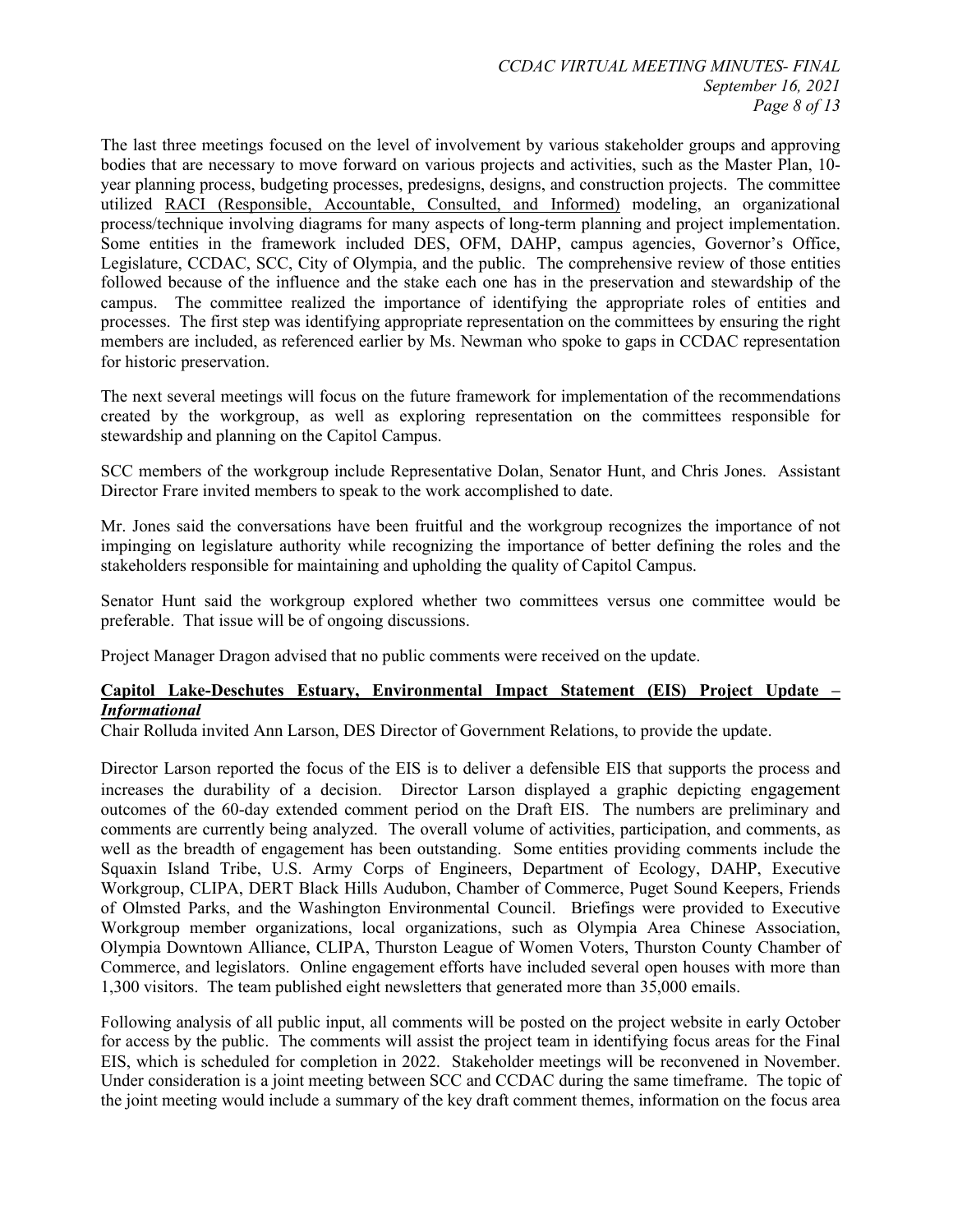for the Final EIS, and final steps for the preferred alternative selection. The Funding and Governance Workgroup is scheduled to meet to finalize the long-term recommendations for funding. The recommendation will be included in the Final EIS.

Senator Fortunato commented on some analysis he completed of soils located south of Interstate 5 comprised of approximately 150 acres along the estuary containing Indianola soils, an extremely erosive soil. He asked for the proposal to include an exploration of areas that could be improved through erosion control or stream bank restoration to prevent additional sediment from entering the lake. The soils entering the estuary are highly erodible, which is causing problems. A previous project in Tumwater was caused by the soils making it difficult to stabilize the soils. The focus appears to be on dredging the lake constantly. If it is possible to reduce the number of dredging operations and redirect those funds to improve upstream conditions it may be possible to prevent downstream erosion through mitigation measures Director Larson said she would share the suggestion with the consultant team. She thanked him for the comments. Senator Fortunato offered to email the soil analysis to Director Larson and Chair Rolluda.

Project Manager Dragon verified that no public comments were received on the update.

#### **Capital Projects Update –** *Informational*

Chair Rolluda invited Project Manager Dragon to provide the update.

Project Manager Dragon reported the update continues the ongoing review of projects over the last biennium and recaps completed projects and future projects. The update includes information on 2019-21 major projects, reappropriated projects from 2017-19, new projects funded in 2019-21, predesign reports funded in 2017-21, and planned 2021-23 capital projects (new or underway).

#### *2019-21 accomplishments include:*

#### **East Plaza Waterproofing and Elevator Repairs- Phase 5B**

- Waterproof membrane above the East Plaza Garage replaced near Transportation Building
- Landscaping improvements and walkways completed consistent with the East Capitol Campus Plaza EDAW Plan
- Electrical and lighting improvements within levels A thru E completed
- Final completion declared on June 10, 2021
- East Plaza- Phase 5C and 5D are included in the agency's 10-Year Capital Plan. Work includes additional waterproofing of the garage structure, improvements to the landscape area over the garage, and improvements to the historic Halprin Fountain

#### **Transportation Building- Roof Repairs, Building Envelope Leak Repairs**

- Repairs to the roof system and exterior building envelope completed to eliminate or reduce water intrusion
- Final completion declared on April 27, 2021

#### **Conservatory Demolition**

- Building glass and steel structure were removed, and underground utility services were relocated to alleviate significant site safety concerns
- Final completion declared on March 29, 2021
- Long-range use of the Conservatory site has not been determined and is subject to future planning efforts
- Future development of the Conservatory site will be subject to slope stabilization, and remains in the agency's 10-Year Capital Plan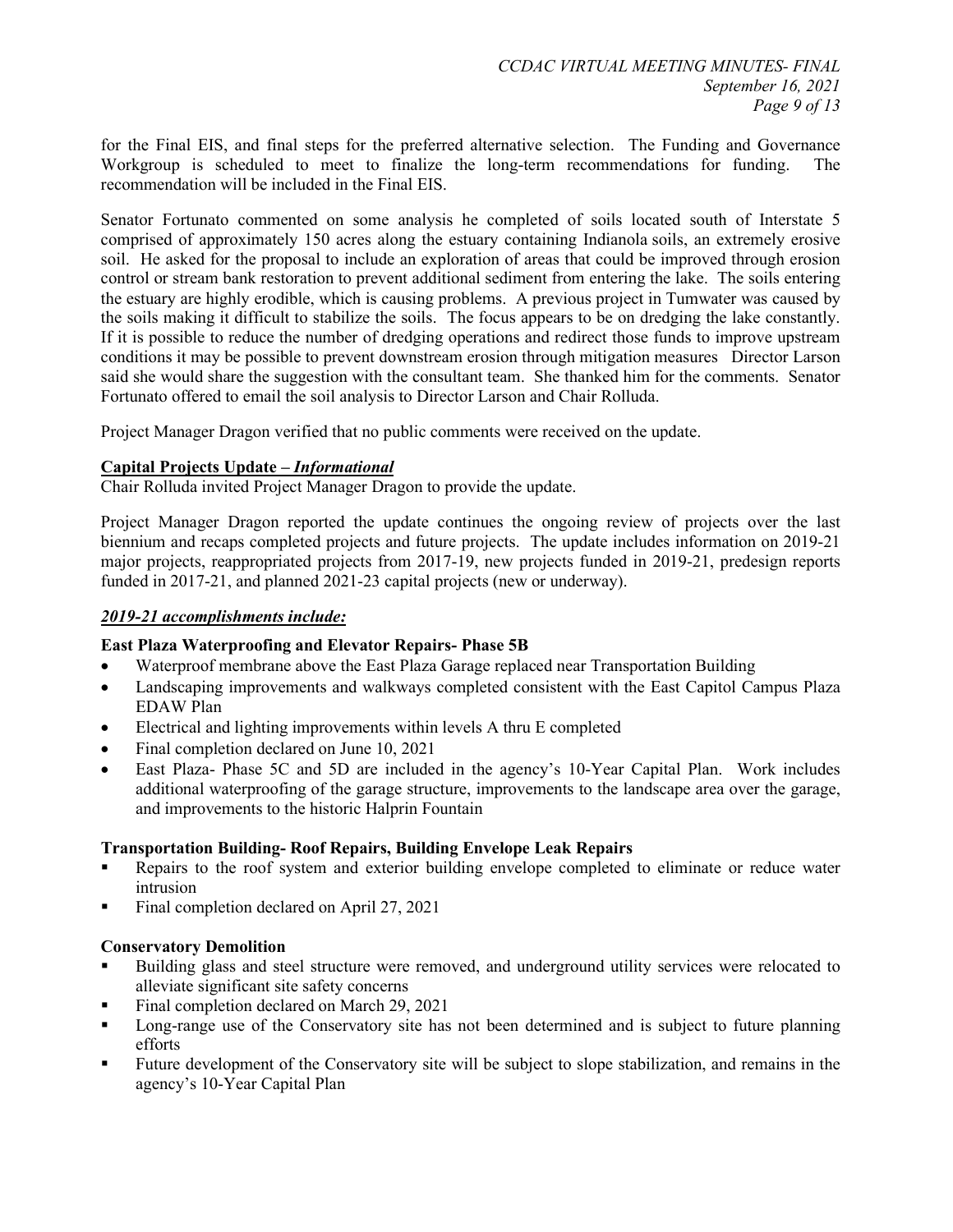#### **Roof Replacement- Cherberg and Insurance Roof Replacement**

- The roof membrane and parapet repairs are complete
- Final completion was declared on June 30, 2020

#### **Legislative Building Cleaning - Insurance Building**

- Cleaning of the stone façade and very minor stone repair were completed
- Final completion was declared on May 30, 2021

#### **Building Envelope Repair- Capitol Court**

- Restoration of the building's historic windows was completed
- Repair and cleaning of the building's stone exterior façade was completed
- **Work continues on tuck pointing and minor stone repairs**
- Final completion is scheduled for September 30, 2021

#### **Legislative Building Exterior Preservation Cleaning- Legislative Dome**

- The dome of the Legislative Building was cleaned in 2018, and funding reallocated to roof repairs in 2020-21
- Major roof repairs are complete
- Work continues on mini-dome roof repairs and other minor work
- Final completion is planned for October 2021
- Additional stonework and plaza skylight repairs were deferred due to limited funding available, and remains in the agency's 10-Year Capital Plan

#### **Capitol Campus Childcare Center**

- Project was procured and constructed using the Design-Build procurement and delivery method
- **Substantial completion is planned for October 2021**
- Final completion is pending installation of Furniture, Fixtures, and Equipment, and is planned for December 2021

#### *Predesign/Studies completed in 2019-21 included:*

#### **Transportation Building- Predesign**

- The predesign report was completed and submitted to the State Legislature and OFM for approval on June 30, 2021.
- The predesign generally outlines a preferred alternative for the replacement/redevelopment of the Transportation Building.
- An assessment of short and long-term facility needs for the Department of Transportation will be performed in 2021-23, and the predesign may be amended according to findings.

#### **Legislative Campus Modernization Predesign**

- The predesign report was completed and submitted to the State Legislature and OFM for approval on February 5, 2021
- The predesign outlines alternatives for Newhouse Redevelopment, Pritchard Building and John L O'Brien Building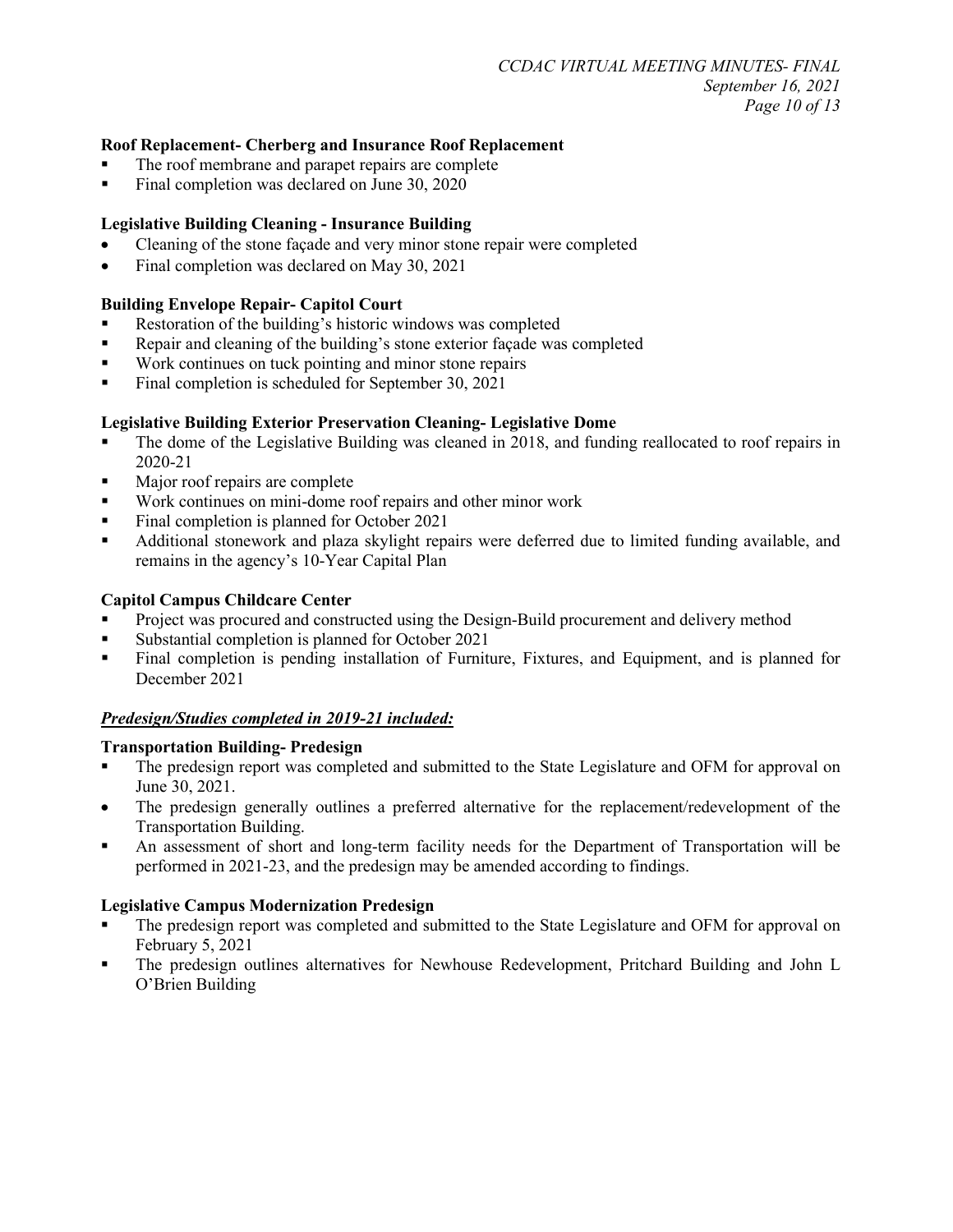### **DES Elevators Modernization - Assessment/Study**

- The report was completed and submitted to the State Legislature and OFM for approval on October 20, 2020
- The report provides a general description of the work necessary to modernize each elevator on campus, and prioritizes the elevator modernizations based on variety of parameters (i.e. safety, costs, age, condition, etc.)

#### *Planned 2021-23 capital projects (new or underway) include:*

#### **L&I/WSDA Laboratory and Training Center located on the Tumwater Satellite Campus**

- Design was completed
- The project is under contract with construction scheduled to begin between September and October and continue through March 2023

#### **Capitol Campus Child Care – Photovoltaic Panels**

- Installation of photovoltaic panels on the new building
- Project enables the new building to achieve zero-energy-ready standards status

#### **Temple of Justice Systems Renewal and Updates**

- Design is in progress
- Goal is to bid the GC/CM project in March 2022 with construction beginning in April 2022 for completion by November 2023

#### *Reappropriated projects funded and carried forward projects include:*

#### **DAS Plaza Garage**

- The project installs a digital antennae system in the plaza garage for the Department of Transportation, Natural Resources Building, and the Columbia Street garage to improve safety
- Design was completed with the project released for bid. DES received favorable bids and is moving forward with the project.
- Construction is planned to begin in October 2021 with completion by June 2023

#### **Capitol Campus Security & Safety Enhancements**

The programmatic projects includes:

- Capitol Campus Door Access Control Exterior Improvements
- Executive Residence Fencing, Gates, and Bollards
- Executive Residence Video Surveillance and Lighting
- Wedge Barriers (traffic control) Sid Snyder & Water Street
- Design planned between October 2021 and May 2022
- Construction scheduled to begin in May 2022 with completion by June 2023

#### **Elevator Modernization Improvements**

- Project includes modernizing three elevators:
	- Capitol Court, Elevator No. 1
	- Temple of Justice, Elevator No. 1
	- Plaza Garage, Elevator No. 1
- Design efforts have been completed for all three elevators and bids were received for the Capitol Court and Temple of Justice elevators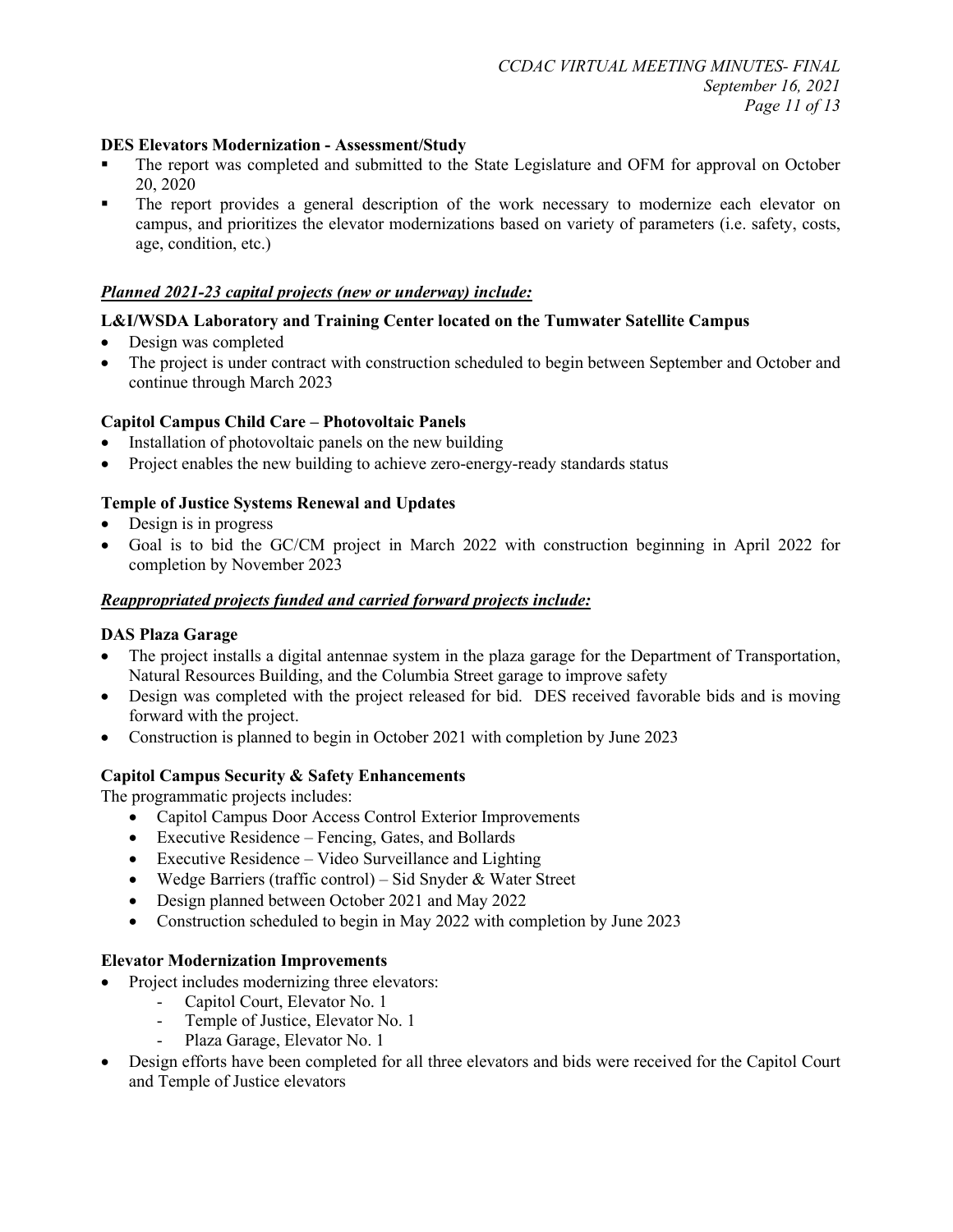- Construction of the projects are planned to begin in October 2022 with all project completed by June 2023
- Plaza Garage bid will be released within the next month with construction planned in conjunction with the first two elevators.

#### **Legislative Building Cleaning – John A Cherberg Building**

- Design efforts and bid packages have been completed with the bid to be released in early March 2022 to begin work following the end of the legislative session in May 2022
- Project is scheduled for completion in November 2022

#### **DES 2021-23 Minor Works Projects**

- Capitol Lake Dam 2021 Safety Repairs
- Governor's Mansion Family Room Ceiling Repair
- Perry Street Minor Facility Repairs/Improvements
- Governor's Mansion Water Line Extension
- Construction of projects are planned to begin in May 2022 with completion by June 2023 pending permitting and potential weather delays.

The Planning and Project Delivery Team and the Legislative Campus Modernization Team are working to align schedules and contractors to avoid conflicts to ensure all work can proceed on the West Campus comprehensively.

Senator Hunt inquired about the status of restoring the skylights in the House and Senate Chambers and repair or replacement of the two public elevators in the Legislative Building. Project Manager Dragon advised that the chamber skylight project is included in the agency's 10-Year Capital Plan. As the centennial of the building is approaching, the agency intends to align capital requests to coincide with the centennial celebration of the building. Public elevators in the building are a priority and included in the capital plan in conjunction with other priorities and in alignment with the centennial celebration planned in 2028.

Mr. Jones asked whether the Capitol Campus Child Care Center was the first largest state Design-Build delivered project for the campus. Project Manager Dragon replied that the first Design-Build project was the Helen Sommers Building. Lessons learned during that project were applied to the Child Care project. Mr. Jones asked whether DES believes the state is receiving the quality relative to the Design-Build delivery method versus the GC/CM or Design-Bid-Build delivery models. Project Manager Dragon affirmed that staff believes the state is receiving value for the Design-Build delivery method with the understanding that all modes of project delivery are tools in the tool chest that should be assessed on a project-by-project basis because of the number of stakeholders and the expectations placed on projects and project design teams and contractors. The procurement model during the selection process is an important conversation to ensure the appropriate delivery method is selected.

Mr. Jones referred to his recollection of a previous project in 2019/2020 that pertained to a campus-wide safety and security planning effort. The briefing outlined several safety and security projects. He asked about the status of a campus-wide safety and security master plan or a more comprehensive plan that was to be completed. Project Manager explained that a campus-wide plan exists, as well as a strategy within the 10-Year Capital Plan. Projects outlined earlier were funded during the current biennium. Staff continues to work with campus security teams and partners to ensure other projects are included in the capital plan.

Mr. Miles commented on slope stabilization for two different areas along the west edge of the campus. He asked whether that project should be studied at a more global level with the understanding that soil types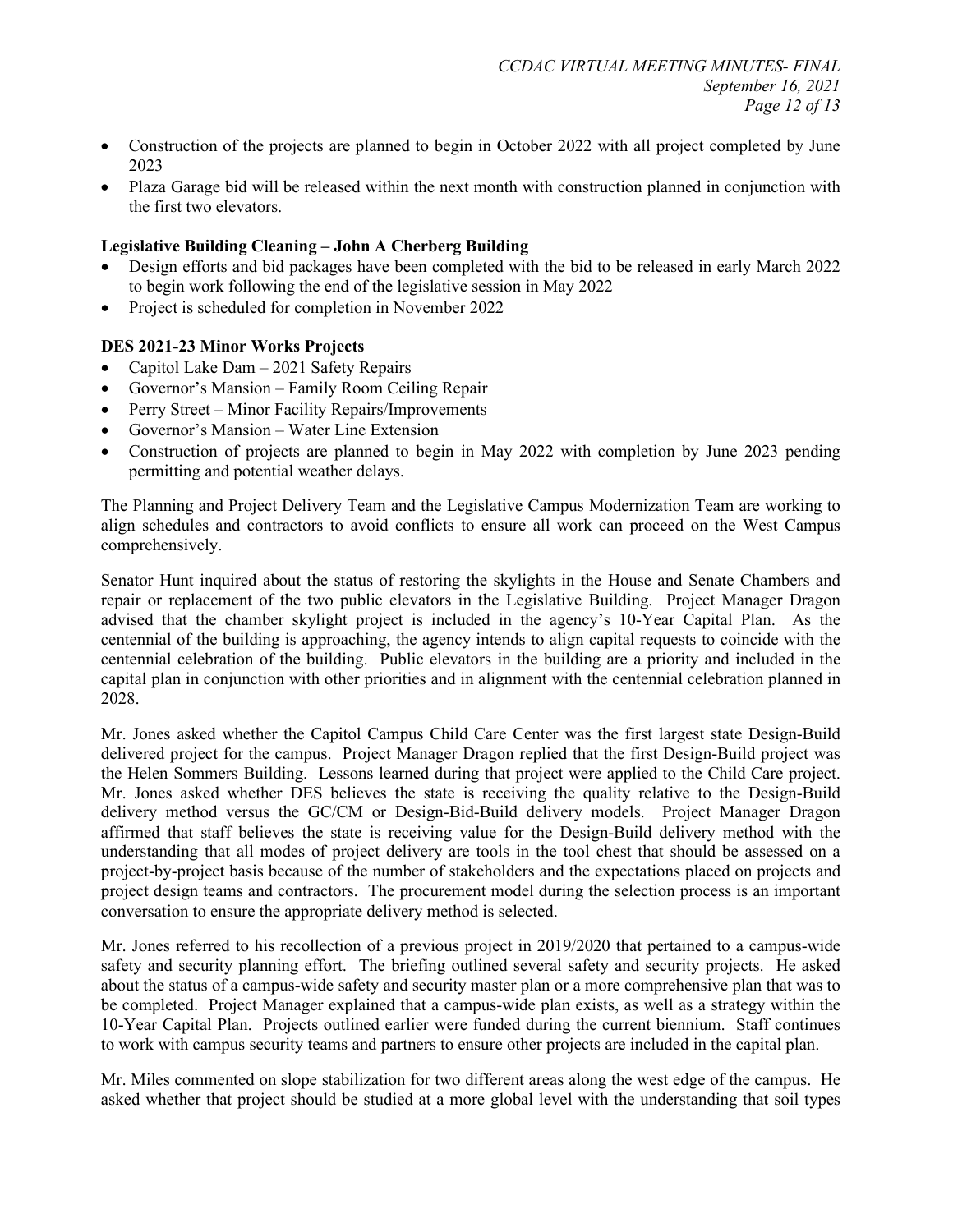might not be consistent across the campus slope. Hillside stability appears to be an issue and it speaks to whether the agency should undertake a comprehensive review of the entire west edge as part of any future Capitol Campus Master Plan effort. Project Manager Dragon advised that prior to current projects planned today, the agency completed the West Slope Stabilization Study assessing the condition and stability of the entire west slope. That study is informing the LCM project and the early stages of predesign, as well as the GA site, Conservatory site, and several other areas on the West Campus. Those projects are outlined in the West Slope Stabilization Study and are included in the agency's capital plan to address during the next 10 years.

Mr. Miles inquired about the security projects for the Executive Residence and whether the work was designed in coordination with an historic preservation review to ensure design guidelines in the Master Plan are incorporated as the work is designed, specifically for the fencing and lighting components. Project Manager Dragon said the project status is currently in the selection phase for the architect and engineer. The agency intends to work in consultation with DAHP throughout the design of the project.

Chair Rolluda inquired about the status and security of the Conservatory site. Project Manager Dragon explained that the agency has installed a perimeter fence around the site. The parking area is being used as a staging area for the agency's buildings and grounds personnel. The site was historically used to store equipment and some landscape materials for the West Campus. The risk of immediate slope failure is minimal and the site is considered safe at this time. The building's foundation was left intact with some utilities requiring removal.

Project Manager Dragon advised that DES received no public comments regarding the Capital Projects Update.

#### **Future announcements and Adjournment of Meeting –** *Action*

The next SCC meeting is scheduled on October 7, 2021 at 10 a.m. The next CCDAC meeting is scheduled on Thursday, November 18, 2021 at 10 a.m. All meetings are remote access meetings. For more information, visit the SCC and CCDAC website for meeting dates, minutes, and meeting agendas.

Chair Rolluda welcomed new DES Director Tara Smith.

Senator Fortunato asked for Ms. Larson to email her address to enable him to correspond with staff.

#### **With there being no further business, Chair Rolluda adjourned the meeting at 11:46 a.m.**

Prepared by Valerie L. Gow, Recording Secretary/President Puget Sound Meeting Services, [psmsoly@earthlink.net](mailto:psmsoly@earthlink.net)

*Approved by CCDAC on 11/18/2021 with modifications. All written public comments received prior to the meeting are attached in the form received.*